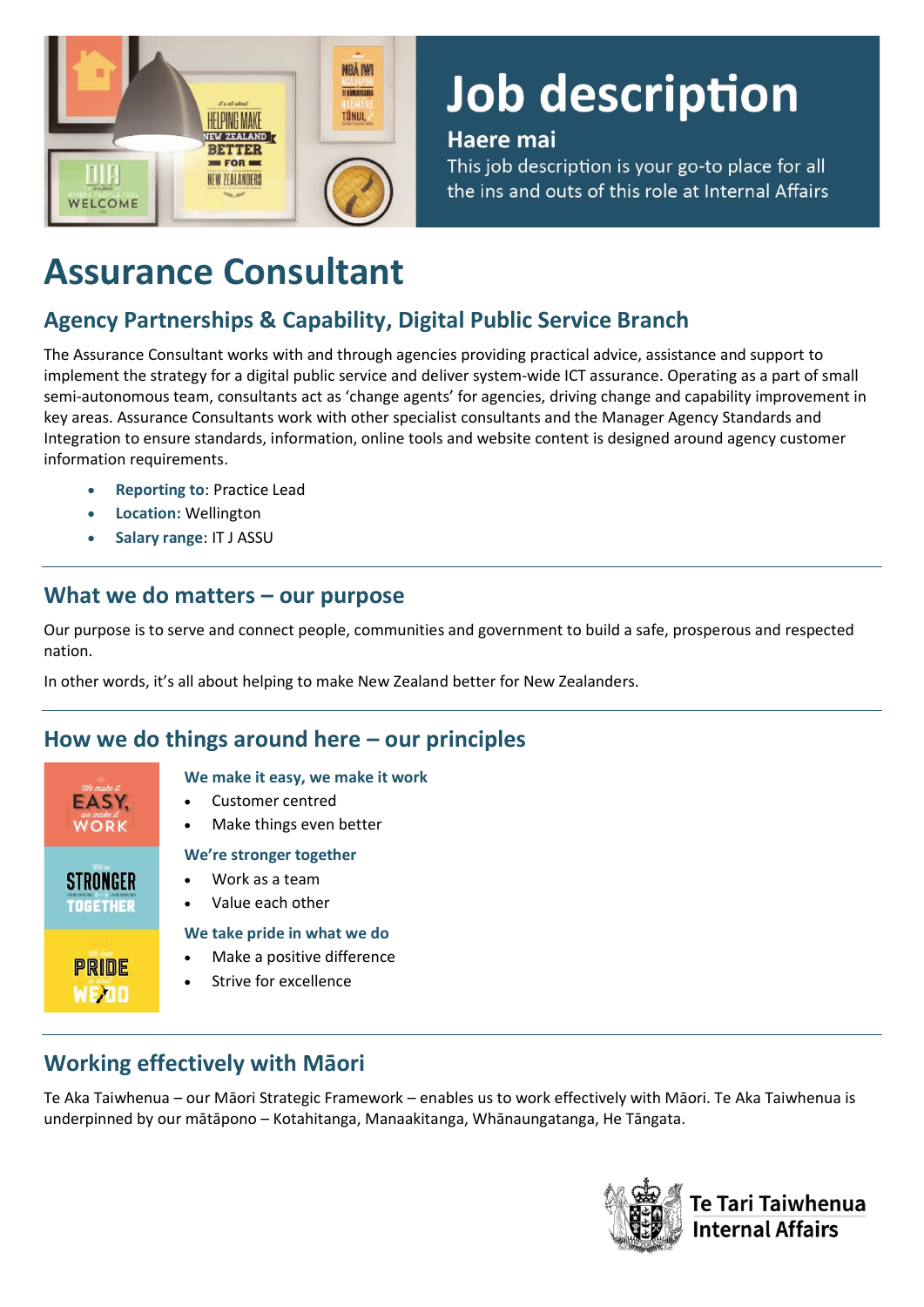As DIA is an agent of the Crown, Te Tiriti o Waitangi/The Treaty of Waitangi is important to everything we say or do. We recognise it as an enduring document central to New Zealand's past, present and future. Building and maintaining meaningful relationships is important to work effectively with Māori, stakeholders and other agencies. We accept our privileged role and responsibility of holding and protecting the Treaty of Waitangi / Te Tiriti o Waitangi.

# **Spirit of service**

Ka mahitahi mātou o te ratonga tūmatanui kia hei painga mō ngā tāngata o Aotearoa i āianei, ā, hei ngā rā ki tua hoki. He kawenga tino whaitake tā mātou hei tautoko i te Karauna i runga i āna hononga ki a ngāi Māori i raro i te Tiriti o Waitangi. Ka tautoko mātou i te kāwanatanga manapori. Ka whakakotahingia mātou e te wairua whakarato ki ō mātou hapori, ā, e arahina ana mātou e ngā mātāpono me ngā tikanga matua o te ratonga tūmatanui i roto i ā mātou mahi.

In the public service we work collectively to make a meaningful difference for New Zealanders now and in the future. We have an important role in supporting the Crown in its relationships with Māori under the Treaty of Waitangi.  We support democratic government. We are unified by a spirit of service to our communities and guided by the core principles and values of the public service in our work.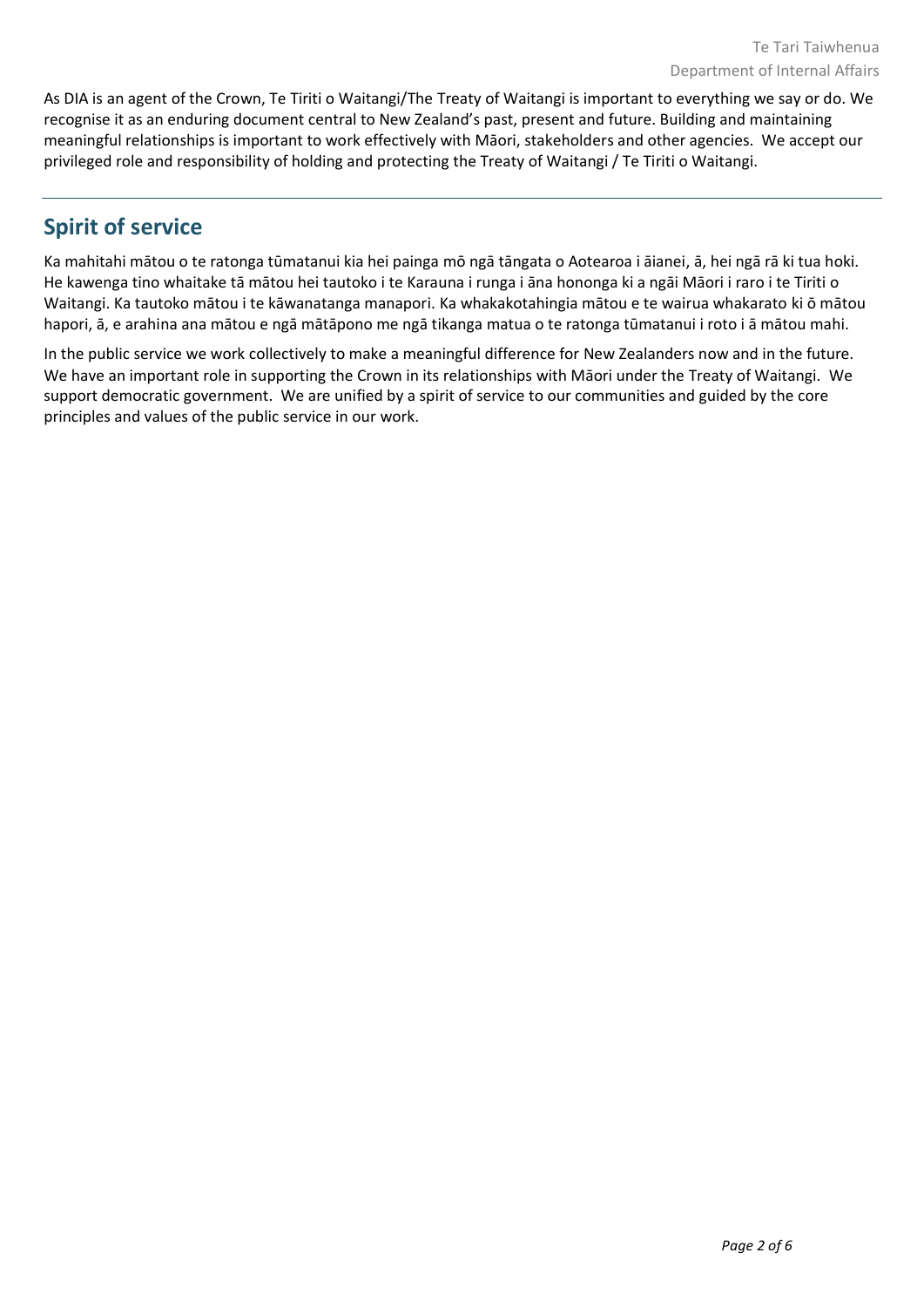|                                                                                                                   | What you will do to contribute                                                                                                                                                                                                                                                                                                                                                                                                                                                                                                                                                                                                                                                                                                                                                                                                                                                                                                                                                                                                                                                                                                                                                                                                                                                                                                                                                                                                                                                                                                                                                                                                                                                                                                                                                                                                                                                                                                                                                                                                                                                                                          | As a result we will see                                                                                                                                                                                                                                                                                                                                                                                                                                                                                                                                                                                                                                                                                                                                         |
|-------------------------------------------------------------------------------------------------------------------|-------------------------------------------------------------------------------------------------------------------------------------------------------------------------------------------------------------------------------------------------------------------------------------------------------------------------------------------------------------------------------------------------------------------------------------------------------------------------------------------------------------------------------------------------------------------------------------------------------------------------------------------------------------------------------------------------------------------------------------------------------------------------------------------------------------------------------------------------------------------------------------------------------------------------------------------------------------------------------------------------------------------------------------------------------------------------------------------------------------------------------------------------------------------------------------------------------------------------------------------------------------------------------------------------------------------------------------------------------------------------------------------------------------------------------------------------------------------------------------------------------------------------------------------------------------------------------------------------------------------------------------------------------------------------------------------------------------------------------------------------------------------------------------------------------------------------------------------------------------------------------------------------------------------------------------------------------------------------------------------------------------------------------------------------------------------------------------------------------------------------|-----------------------------------------------------------------------------------------------------------------------------------------------------------------------------------------------------------------------------------------------------------------------------------------------------------------------------------------------------------------------------------------------------------------------------------------------------------------------------------------------------------------------------------------------------------------------------------------------------------------------------------------------------------------------------------------------------------------------------------------------------------------|
| $\bullet$<br>$\bullet$<br>$\bullet$<br>$\bullet$<br>$\bullet$<br>$\bullet$<br>$\bullet$<br>$\bullet$<br>$\bullet$ | Delivery of the ICT assurance consulting services<br>Understand how the assurance system managed by the Branch<br>supports the achievement of government digital outcomes and spot<br>opportunities to strengthen the system and the outcomes.<br>Work alongside colleagues in System Strategy & Initiatives and across<br>APC to drive the implementation of the digital government strategy<br>with and through agencies.<br>Work with other Specialist Consultants to provide joined-up and<br>comprehensive advice and assistance wherever appropriate.<br>Support the development of specialist assurance and risk capability<br>within agencies; working with other specialist consultants to provide<br>comprehensive, joined up and aligned service and advice to agencies.<br>Develop targeted advice, standards, information and tools for<br>agencies that supports achievement of system-wide digital and ICT<br>assurance and risk management.<br>Work with stakeholders to help improve their understanding and<br>execution of assurance accountabilities and responsibilities in line<br>with published guidelines.<br>Take responsibility for the delivery, maintenance and improvement<br>of AoG ICT assurance guidelines, working closely with colleagues in<br>System Strategy & Initiatives to ensure a cross-system view has been<br>represented.<br>Broker relationships between agencies to spread innovative and<br>effective practice faster and increase the size of the support base for<br>digital and ICT assurance specialists in agencies.<br>Support agencies in their engagements with external assurance<br>providers, working with these providers to meet government<br>expectations.<br>Maintain a strong knowledge base and expertise within the area of<br>assurance - understand and engage with the latest thinking and<br>maintain up to date knowledge of frameworks, legislation and State<br>services policy<br>Contribute to system initiatives that will improve the independence,<br>quality and consistency of risk and assurance information for decision<br>makers. | Practical, consistent and<br>$\bullet$<br>collaborative trusted<br>advice provided to<br>agencies in the best<br>interest of wider<br>government system<br>Key stakeholders report<br>$\bullet$<br>highly constructive and<br>collaborative working<br>relationships.<br><b>Better information</b><br>$\bullet$<br>available to key decision<br>makers<br>Opportunities for<br>$\bullet$<br>collaboration are<br>identified, prioritised,<br>implemented.<br>The team are<br>$\bullet$<br>communicating openly<br>and work proactively and<br>collaboratively to find<br>solutions<br>GCDO, ministers, central<br>$\bullet$<br>agencies and other key<br>stakeholders have<br>confidence that the<br>assurance system<br>managed by the Branch is<br>effective. |
| $\bullet$<br>$\bullet$                                                                                            | <b>Lifting Agency Maturity and Capability</b><br>Identify opportunities and solve problems with agencies and enhance<br>practices, processes and systems together.<br>Facilitate a lift in the maturity of ICT assurance capabilities across the<br>system by providing guidance and support through a variety of<br>channels e.g. communities of practice, workshops.<br>Identify instances where assurance is driving uptake of and deriving<br>value from digital government strategies in agencies and feed that<br>information back into the Agency Partnerships Team and the wider<br>Branch.<br>Provide advice and assurance on public sector performance in terms                                                                                                                                                                                                                                                                                                                                                                                                                                                                                                                                                                                                                                                                                                                                                                                                                                                                                                                                                                                                                                                                                                                                                                                                                                                                                                                                                                                                                                               | Improvement in agency<br>$\bullet$<br>assurance capability and<br>maturity; opportunities<br>are actively identified,<br>assessed, developed and<br>implemented<br>Change in thinking from<br>$\bullet$<br>assurance being<br>compliance based to<br>being risk and value<br>driven                                                                                                                                                                                                                                                                                                                                                                                                                                                                             |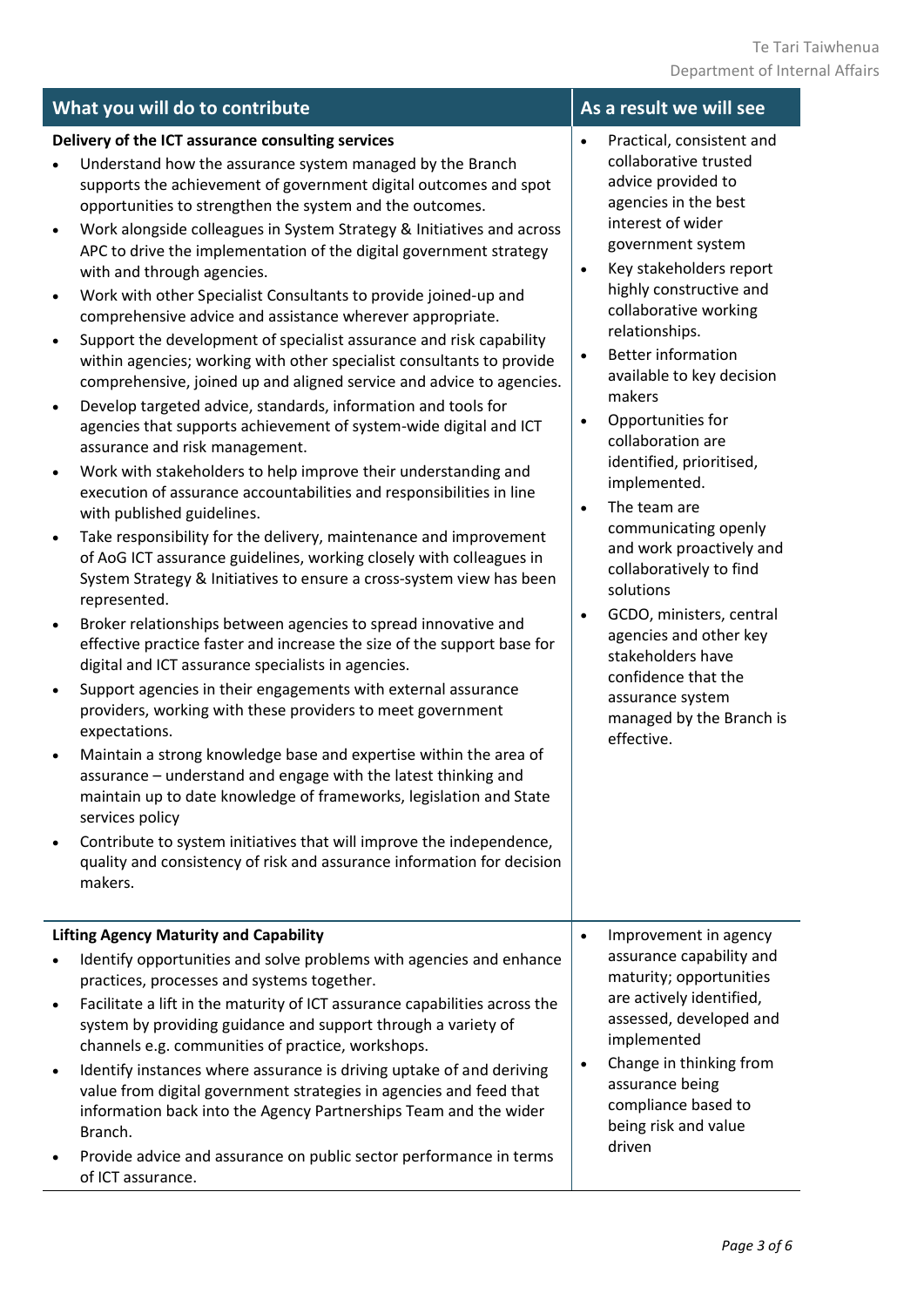| What you will do to contribute                                                                                                                                                                                                                                                                                                                                                                                                                                                                                                                                                                                                                                                                                                                                                                                                                                                                                                                                                                                                                                                                                      | As a result we will see                                                                                                                                                                                                                                                                                                                                                     |  |  |  |
|---------------------------------------------------------------------------------------------------------------------------------------------------------------------------------------------------------------------------------------------------------------------------------------------------------------------------------------------------------------------------------------------------------------------------------------------------------------------------------------------------------------------------------------------------------------------------------------------------------------------------------------------------------------------------------------------------------------------------------------------------------------------------------------------------------------------------------------------------------------------------------------------------------------------------------------------------------------------------------------------------------------------------------------------------------------------------------------------------------------------|-----------------------------------------------------------------------------------------------------------------------------------------------------------------------------------------------------------------------------------------------------------------------------------------------------------------------------------------------------------------------------|--|--|--|
| <b>Standards and Guidelines Integration</b><br>Work closely with the Agency Standards & Integration team to<br>coordinate, develop and maintain standards and assessment<br>materials<br>Participate in workshops and discussions, providing advice and input<br>about specialist topic area to ensure the tools and standards<br>developed are integrated from a customer perspective.                                                                                                                                                                                                                                                                                                                                                                                                                                                                                                                                                                                                                                                                                                                             | Tools, guidance and<br>$\bullet$<br>standards created are<br>aligned with and support<br>effective delivery of the<br>public sector digital<br>strategy; are reliable,<br>well-evidenced, reusable<br>and accessible.<br>Customer needs are<br>$\bullet$<br>understood and are the<br>focus                                                                                 |  |  |  |
| <b>Team Collaboration and Ways of Working</b><br>Lead or participate in planning discussions, support decision-making<br>processes, provide regular updates to team members about progress<br>of work and share information and intel that would be useful to the<br>team.<br>Lead, coordinate or contribute to cross-functional/Branch initiatives<br>and projects as they arise in response to emerging issues.<br>Proactively support a semi-autonomous team culture; work to<br>$\bullet$<br>establish a common direction and shared understanding of goals and<br>team values.<br>Take a professional and consultative approach to interactions with<br>$\bullet$<br>agencies and other stakeholders.<br>Collaboratively and constructively engage with internal stakeholders<br>$\bullet$<br>and agencies to achieve excellent outcomes for customers.<br>Mentor, coach and support team members to develop skills, adopt<br>$\bullet$<br>new ideas and develop practices.<br>Drive and enable information sharing and collaboration between<br>$\bullet$<br>business groups and across the wider department. | Adaptive and productive<br>$\bullet$<br>work environment and<br>conditions that allow the<br>team to be successful<br>Methods of collaboration<br>$\bullet$<br>and ways of working that<br>enable new insights,<br>creative solutions and<br>ensure successful delivery<br>of the work<br>Shared accountability for<br>$\bullet$<br>the success of the<br>function and team |  |  |  |
| Health and safety (for self)<br>Work safely and take responsibility for keeping self and colleagues<br>free from harm<br>Report all incidents and hazards promptly<br>Know what to do in the event of an emergency<br>Cooperate in implementing return to work plans                                                                                                                                                                                                                                                                                                                                                                                                                                                                                                                                                                                                                                                                                                                                                                                                                                                | A safe and healthy<br>workplace for all people<br>using our sites as a place<br>of work.<br>Health and safety<br>$\bullet$<br>guidelines are followed                                                                                                                                                                                                                       |  |  |  |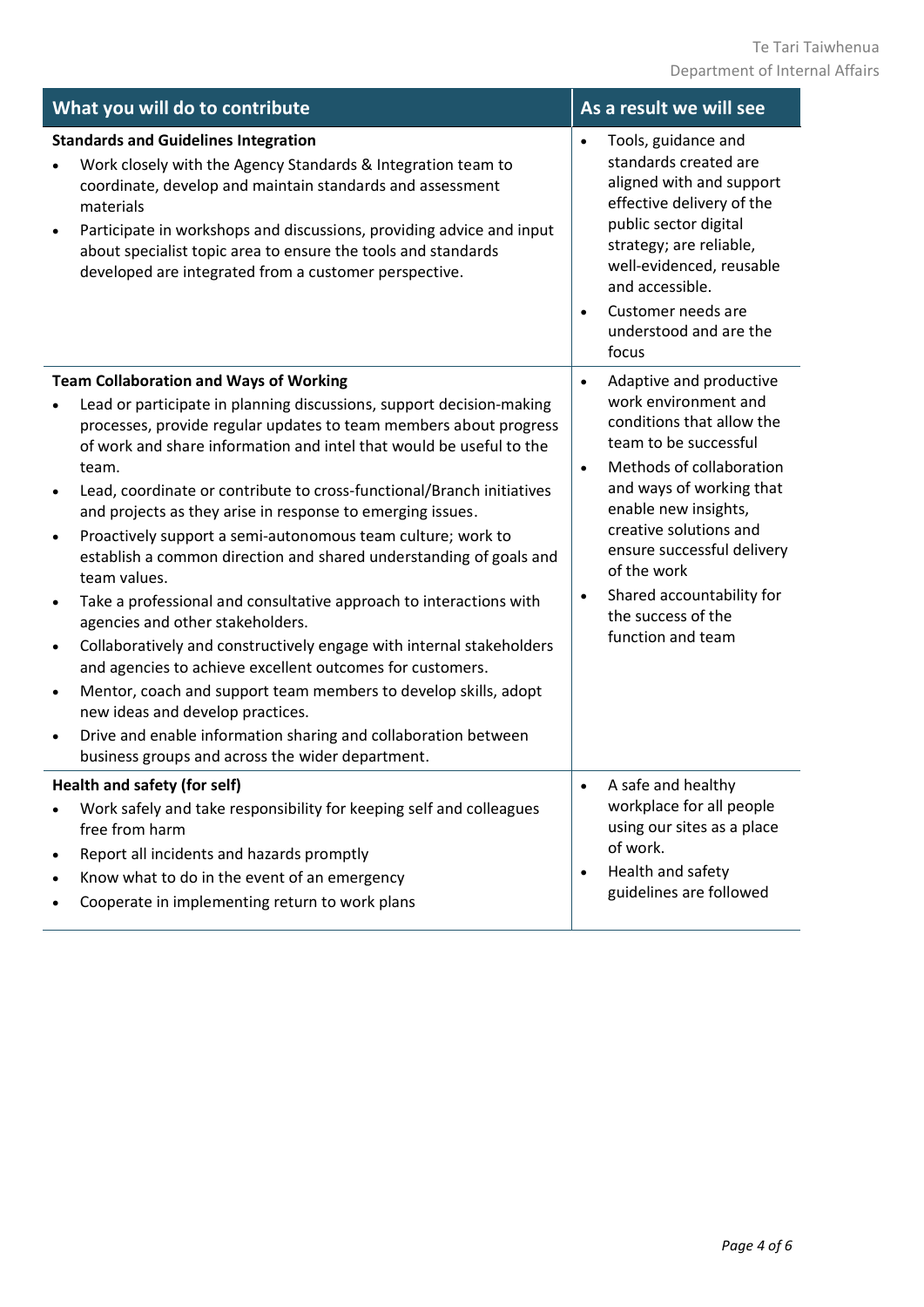|          | Who you will work with to get the job done      | Advise       | Collaborate<br>with | nfluence | Inform | Manage/<br>lead | Deliver to |
|----------|-------------------------------------------------|--------------|---------------------|----------|--------|-----------------|------------|
|          | Specialist consultants across APC               | ✓            |                     |          |        |                 |            |
|          | Practice Lead                                   | ✓            |                     | ✓        | ✓      |                 |            |
|          | <b>Manager Agency Partnerships</b>              | ✓            |                     | ✓        |        |                 |            |
| Internal | Agency Standards and Integration Manager        | ✓            | ✓                   |          |        |                 |            |
|          | <b>GM Agency Partnerships &amp; Capability</b>  | ✓            |                     | ✓        |        |                 |            |
|          | <b>Strategic Advisors</b>                       | $\checkmark$ | ✓                   |          | ✓      |                 |            |
|          | Colleagues and Managers across the Branch       |              | ✓                   |          |        |                 |            |
| External | Managers and staff in other Government agencies | $\checkmark$ | ✓                   | ✓        | ✓      |                 |            |
|          | Subject matter experts                          |              |                     |          |        |                 |            |

| <b>Your delegations</b>                   |                                                                                         |
|-------------------------------------------|-----------------------------------------------------------------------------------------|
| Human Resources and financial delegations | Level Z                                                                                 |
| Direct Reports.                           | Nil (however will manage project/virtual team related<br>resource as and when required) |

| Your success profile for this role                                                                                                                                                                                                                                                                                                                                                                                       | What you will bring specifically                                                                                                                                                                                                                                                                                                                                                                                                                                                                                                                                                                                                                                                                                                                                                                                                                                                                                                                 |
|--------------------------------------------------------------------------------------------------------------------------------------------------------------------------------------------------------------------------------------------------------------------------------------------------------------------------------------------------------------------------------------------------------------------------|--------------------------------------------------------------------------------------------------------------------------------------------------------------------------------------------------------------------------------------------------------------------------------------------------------------------------------------------------------------------------------------------------------------------------------------------------------------------------------------------------------------------------------------------------------------------------------------------------------------------------------------------------------------------------------------------------------------------------------------------------------------------------------------------------------------------------------------------------------------------------------------------------------------------------------------------------|
| At DIA, we have a Capability Framework to help<br>guide our people towards the behaviours and<br>skills needed to be successful. The core success<br>profile for this role is Specialist.<br><b>Keys to Success:</b><br>Problem solving<br>Critical thinking<br>$\bullet$<br>Interpersonal savvy<br>$\bullet$<br>Navigating complexity<br>$\bullet$<br>Communicating with influence<br>Technical and specialist learning | <b>Experience:</b><br>Expertise in delivery of ICT operational<br>$\bullet$<br>assurance, risk management, change<br>management, or the use of risk and assurance<br>in a key senior position.<br>Extensive experience advising senior<br>$\bullet$<br>stakeholders, including chief executives, senior<br>leadership teams and boards<br>Proven experience working with internal and<br>$\bullet$<br>external 'clients', partners and stakeholders,<br>with the ability to foster good working<br>relationships through consultation and<br>partnership<br>Knowledge:<br>Deep working knowledge of assurance and risk<br>$\bullet$<br>management practices, including maturity<br>models and international standards.<br>Understanding of strategy and governance in<br>$\bullet$<br>the public sector and the role of risk and<br>assurance in good governance and good<br>strategy.<br>A good understanding of the machinery of<br>government |